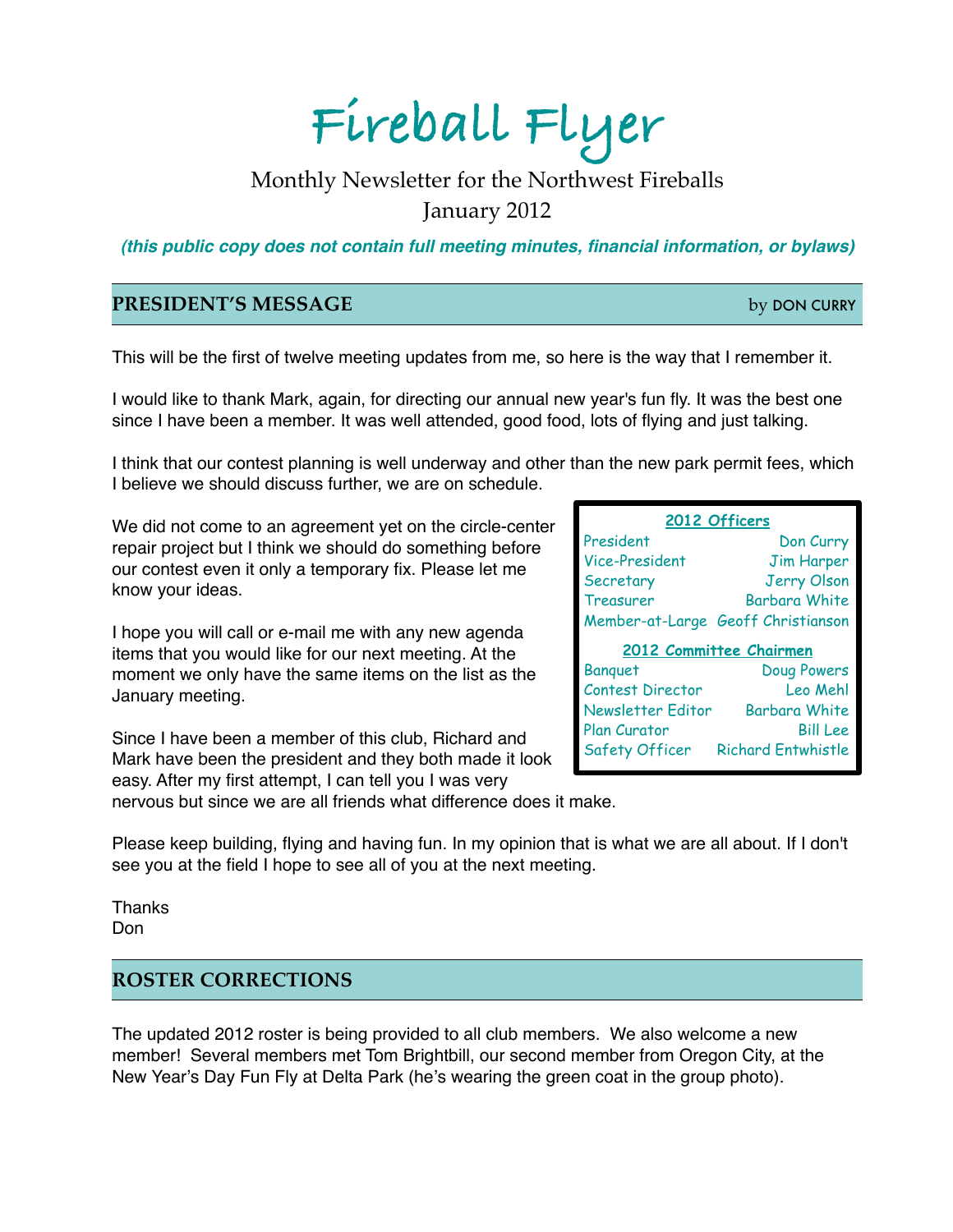### **MEETING MINUTES, 8 JANUARY 2012** SUBMITTED BY JERRY OLSON, SECRETARY

#### *(this public copy contains only a summary, not the full meeting minutes)*

Thirteen members attended the meeting.

New officers for 2012 were installed: Don Curry (President), Jim Harper (Vice-President), Jerry Olson (Secretary), Barbara White (Treasurer) and Geoff Christianson (Member-at-Large).

The agenda was accepted and the meeting minutes and treasurer's report for the previous month were read and approved.

#### **Continuing and New Business**

Mark Hansen reported on the New Year's Day Fun Fly. The event was a great success, the weather cooperated as an additional bonus. There were 23 participants putting up many flights. In addition to the flying, food was plentiful, highlighted by the chili cook-off. A raffle was also conducted awarding door prizes.

Doug Powers reported on the banquet planning. He has checked out McMenamin's Kennedy School, Der Rhinelander and a banquet buffet in Beaverton. Kennedy School was cost prohibitive. The buffet venue did not appear to be a great option due to seating arrangements and mediocre reviews. We agreed on Der Rhinelander and set the date for January 28, 2012.

Bylaw amendments to Article III - Membership, discussed at the December meeting, were

| <b>Fireballs Calendar</b> |                          |
|---------------------------|--------------------------|
|                           |                          |
| 02/11                     | Fun Fly #2, Roseburg     |
| 02/12                     | <b>February Meeting</b>  |
| 03/03                     | Fun Fly #3, Salem        |
| 03/11                     | <b>March Meeting</b>     |
| 04/07                     | Fun Fly #4, Eugene       |
| 04/08                     | <b>April Meeting</b>     |
| 04/20-22                  | Jim Walker Contest       |
| 05/13                     | May Meeting/Mother's     |
| Day                       |                          |
| $05/25 - 27$              | <b>Regionals Contest</b> |
| 06/10                     | June Meeting             |

presented for vote. With one modification, all amendments passed. Revised bylaws will be supplied to all club members.

Contest planning continued, including the greater-than expected cost for the park permit; also, a requested reschedule of Friday's events was approved and the poster revised.

Circle Repairs: Richard Entwhistle reported on repair options. The area (center of pilot's circle) will need to be heated to at least 65 degrees Fahrenheit in order for sealant filler material to adhere to the existing surface. The area could be tented to keep it dry and facilitate heating. Sealant filler material is available at local retail outlets. No action was taken, we will continue to investigate cost and options.

The February meeting was scheduled and the meeting was adjourned.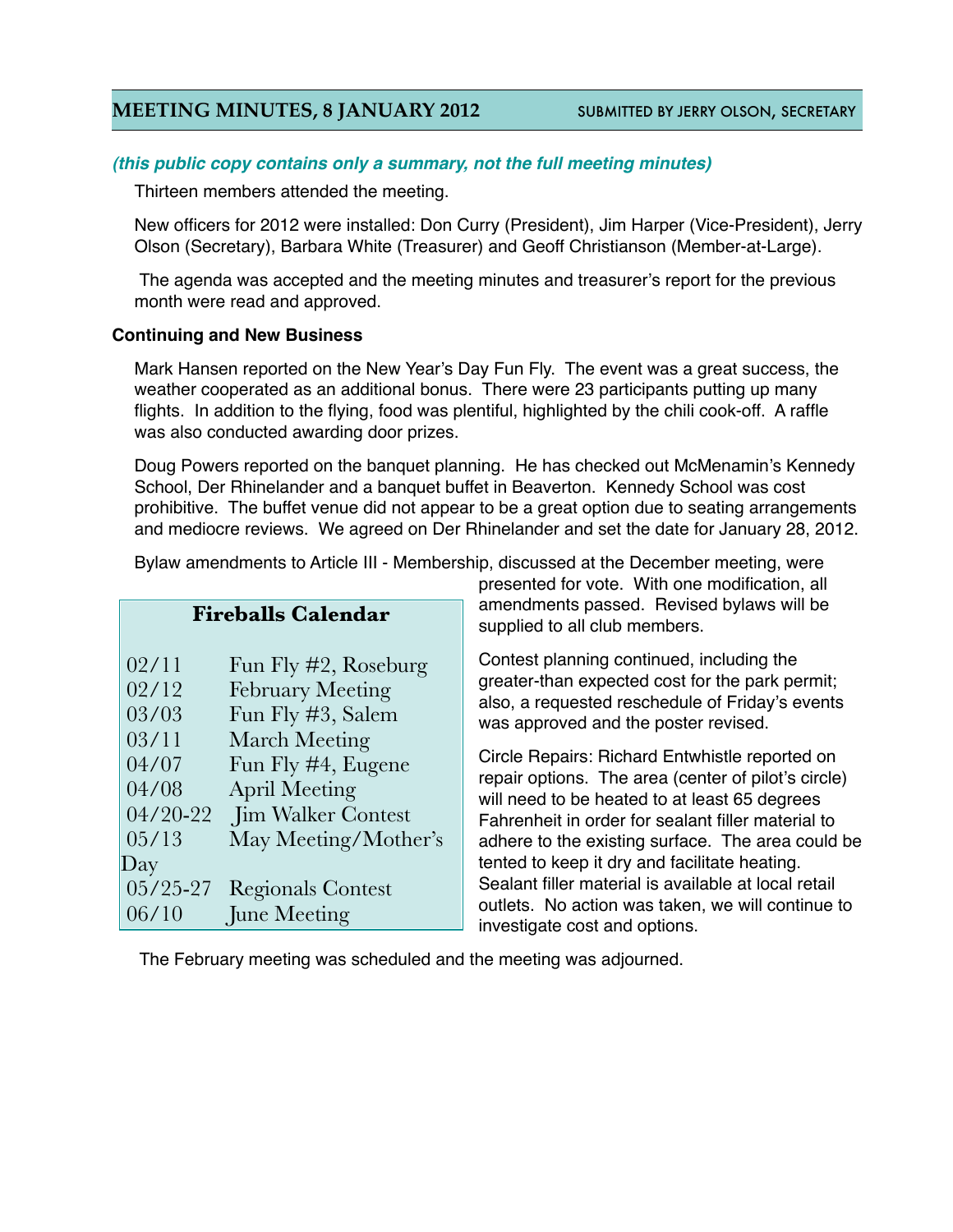

**The 2012 Jim Walker Memorial Spring Tune-Up! East Delta Park, Portland, Oregon April 20th, 21st and 22nd**

#### Friday, April 20

**RECORD RATIO SPEED: 9:00am - 11:00am, resumes at end of Northwest Clown Racing until done, all speed classes. At the conclusion of the speed event, the paved circle will be made available for Stunt practice. Also on Friday, the grassy areas adjacent to the paved circle will be open all day for practice flying of all types.** 

**NORTHWEST CLOWN RACING: 11:00am until completed (no later than 2:30pm, earlier if fewer entries)** 

#### Saturday, April 21

**HIGH PERFORMANCE 1/2A COMBAT: 10:00am, to be flown over grass circle #3, doubleelimination. AMA "Kill" rules in effect.**

**NORTHWEST PROFILE STUNT: 9:00am - Noon, to be flown over the paved circle.** 

**CLASSIC-NOSTALGIA STUNT: 1:00pm - until completed, to be flown over the paved circle.** 

**OLD TIME STUNT: 10:00am - until completed, to be flown over grass circle #2.**

#### Sunday, April 22

**NORTHWEST 80mph COMBAT: 10:00am, to be flown over grass circle #2, double-elimination. AMA "Kill" rules in effect.**

**RECORD RATIO CARRIER: 9:00am - 3:00pm, all AMA and Northwest classes.** 

**SKILL CLASS PRECISION AEROBATICS: 9:00am - until completed, to be flown over the paved circle.**

General Information

**CONTEST DIRECTOR: Leo Mehl, [mehlprtlnd@q.com](mailto:mehlprtlnd@q.com), 503-257-5005** 

**AMA SANCTIONED EVENT: Current AMA membership is required of all entrants. Flyers can join or renew their membership at the event. Stunt BOM appearance points will be calculated: if you build the plane, you will receive up to 20 appearance points, if you finished an ARC, up to 10 appearance points, and if the plane was an ARF or built or finished by others, zero appearance points.**

**ENTRY FEE: \$20 for the first event and \$5 for each additional event, up to a maximum of \$30 for the entire contest.**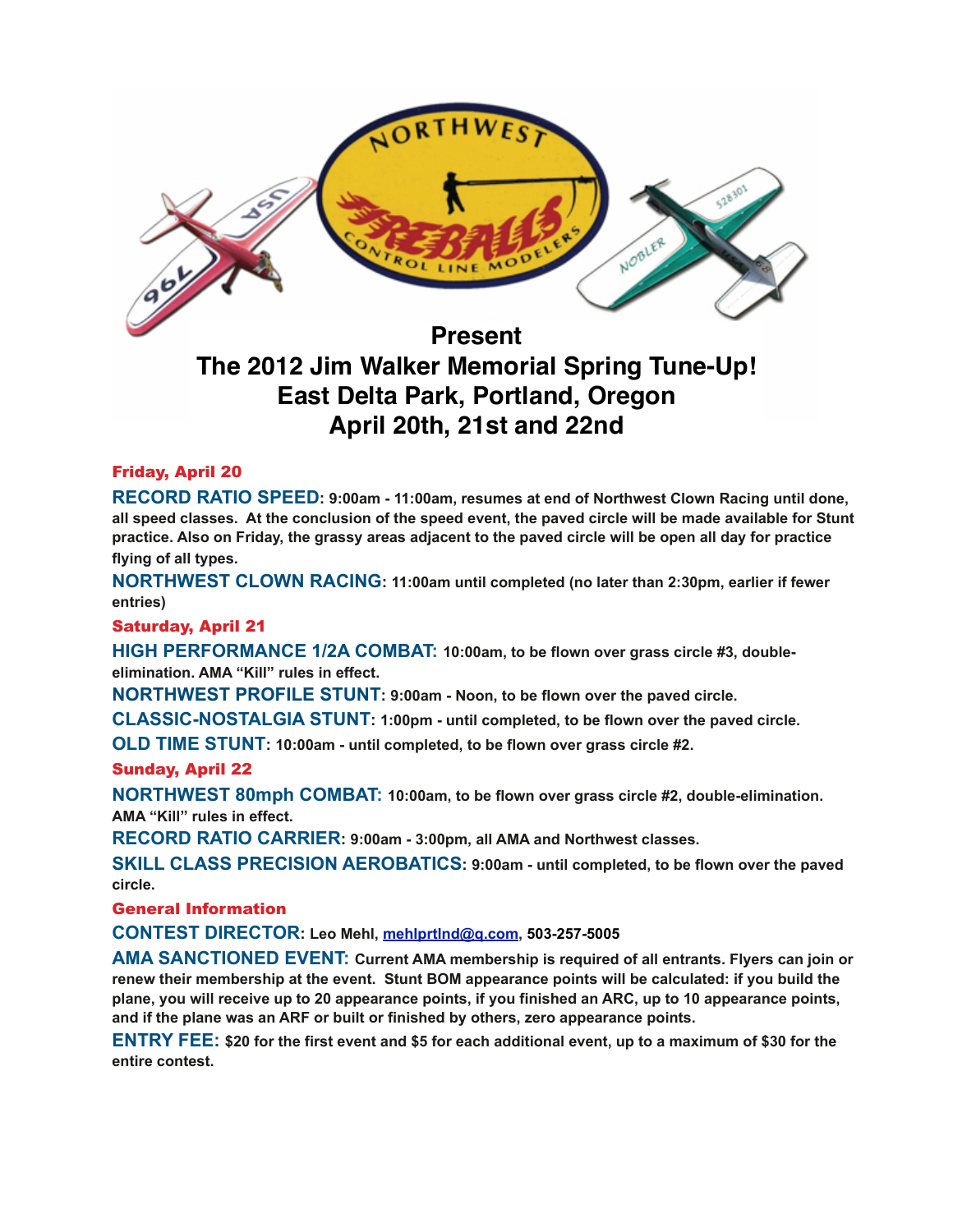## **Mark Your Calendars:**



#### **Dear Control-Line Fliers:**

Pacific Northwest control-line model aviation clubs would like to invite you to attend the 42nd annual Northwest Control-Line Regionals on Memorial Day Weekend, May 25-26-27, 2012.

The Regionals this year offers 40 separate competition events. Trophies and/or merchandise prizes are offered in all events, along with special category grand championship trophies.

The contest will be held at Eugene Airport in Eugene, Oregon. Camping, rest rooms and food concessions will be available on site. Motels, restaurants and RV camping are within a short driving distance.

This AMA AA-sanctioned contest features four PAMPA classes of Precision Aerobatics, Old-Time Stunt, Classic/Nostalgia 30 Stunt, sportsman and expert classes of Profile Stunt; AMA Fast, High-Performance 1/2-A, 80-mph and Vintage Diesel Combat; Profile, Class I, Class II, .15, Sport 40 and Nostalgia (profile and Class I/II) Navy Carrier; Mouse I, Northwest Sport, Northwest Super Sport, and Northwest Flying Clown Racing; Precision, Sport and Profile Scale; and 1/2-A, 1/2-A Proto, A, B, C, D, FAI, Jet, Sport .21, .21 Proto, Formula 40, F2D Proto and Northwest Sport Jet Speed.

Information about the contest and copies of the contest flyer, advance entry forms and a link to information on local accommodations can be downloaded from the flyinglines.org website. Rules for Northwest competition events also can be found at flyinglines.org.

Further information on the Regionals can be obtained from the contest director, John Thompson, 2456 Quince St., Eugene, OR 97404, e-mail JohnT4051@aol.com, or phone (541) 689-5553.

**Sincerely, John Thompson Contest Director Northwest Regionals Management Association**

> *The 42nd annual Northwest Control-Line Regionals Contest Director: John Thompson, 2456 Quince St., Eugene, OR 97404 — johnt4051@aol.com* Sponsored by the Northwest Regionals Management Association

*\_\_\_\_\_\_\_\_\_\_\_\_\_\_\_\_\_\_\_\_\_\_\_\_\_\_\_\_\_\_\_\_\_\_\_\_\_\_\_\_\_\_\_\_\_\_\_\_\_\_\_\_\_\_\_\_\_\_\_\_\_\_\_\_\_\_\_\_\_\_*